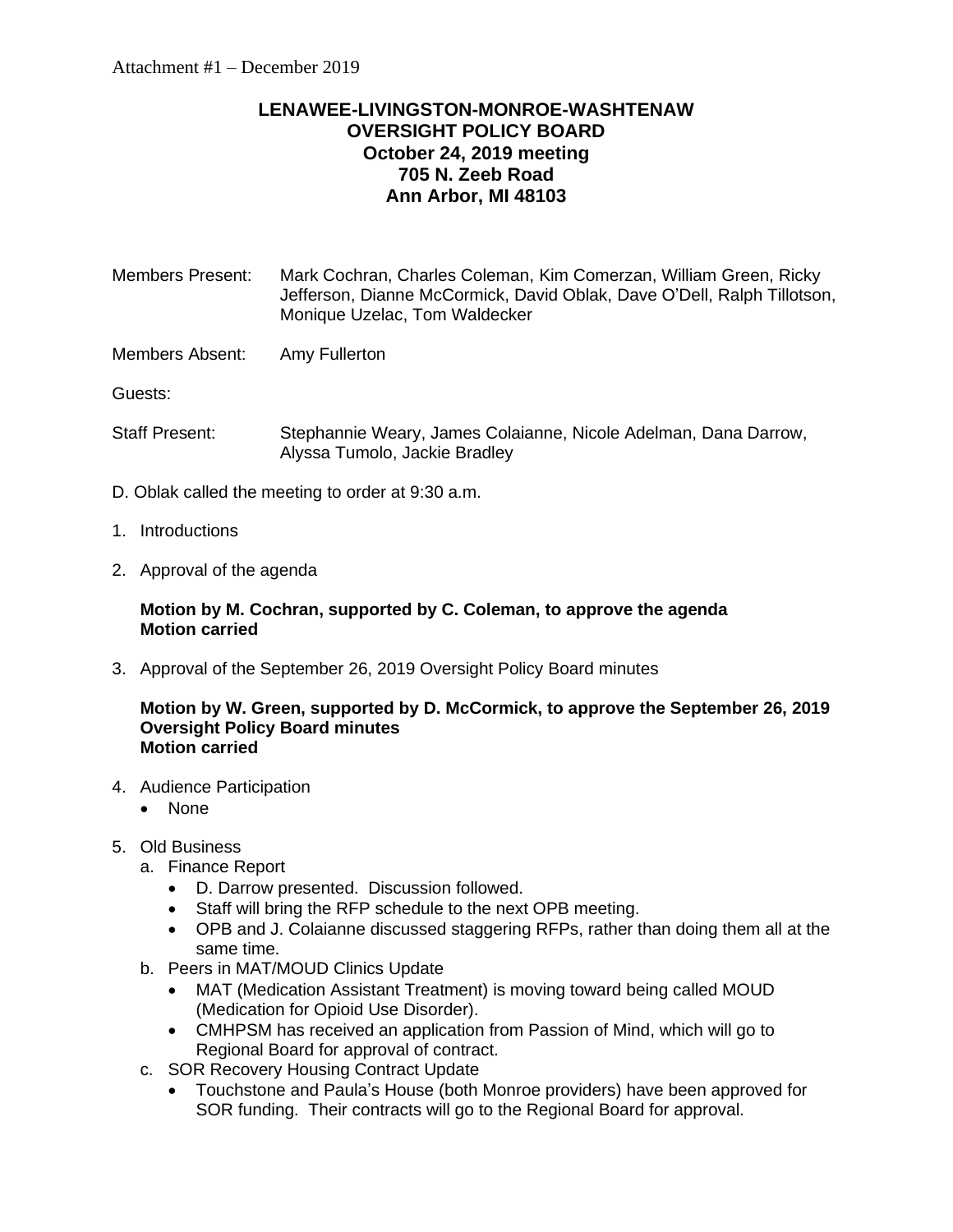- 6. New Business
	- a. Officer Elections and Membership Status

#### **Motion by T. Waldecker, supported by C. Coleman, to approve the current slate of officers for FY 2020 Motion carried**

- There were no nominations from the floor.
- Officers for FY 2020:
	- o Chair D. Oblak
	- o Vice-Chair Amy Fullerton
	- o Secretary Mark Cochran
- b. Request for PA2 Funds for Marie's House of Serenity FY 2020
	- Marie's House was not included in the group of PA2 funding that was submitted to OPB last month.

## **Motion by D. McCormick, supported by W. Green, to approve funding for Marie's House of Serenity, a Recovery Housing program in Ypsilanti Motion carried**

- OPB discussed the lack of recovery housing gap for non-emancipated youth with children.
- Dawn Farm does offer units for recovery for adults with children, but nonemancipated youth with children are not included.
- N. Adelman and J. Colaianne will gather information from other PIHPs to see how they are handling housing for non-emancipated youth with children.
- c. State Targeted Response (STR) Grant Ending
	- STR, SOR and SOR Supplemental are the 3 current state opioid grants.
	- STR is ending. It's on a May 1 April 30 grant cycle.
	- If there is a case of overspending for the STR grant or if there is interest in continuing these funded projects through the end of September to follow the fiscal year, PA2 may be requested to offset.
	- Mid-year reports will be submitted within the next 2 weeks. Staff will bring data to either the December or January meeting.
- 7. Report from Regional Board
	- C. Coleman reported that the Regional Board is pleased with their choice of J. Colaianne as CEO.
	- The Regional Board also elected a new slate of officers.
- 8. SUD Director Updates
	- The SUD audit went well. CMHPSM received a score of 13 out of 13.
	- CMHPSM move update: we are still hoping for a Dec. 1 move in day.
	- Alyssa Tumolo is the new Grants Coordinator working on STR, SOR, and Gambling.
	- OPB requested a staff list with people's duties.
	- CMHPSM recently hosted a statewide gambling training. 30 people attended.
	- CMHPSM recently released an RFQ to determine if any providers were interested in implementing the evidence based program for gambling services.
	- There is a media campaign in the works for opioid use.